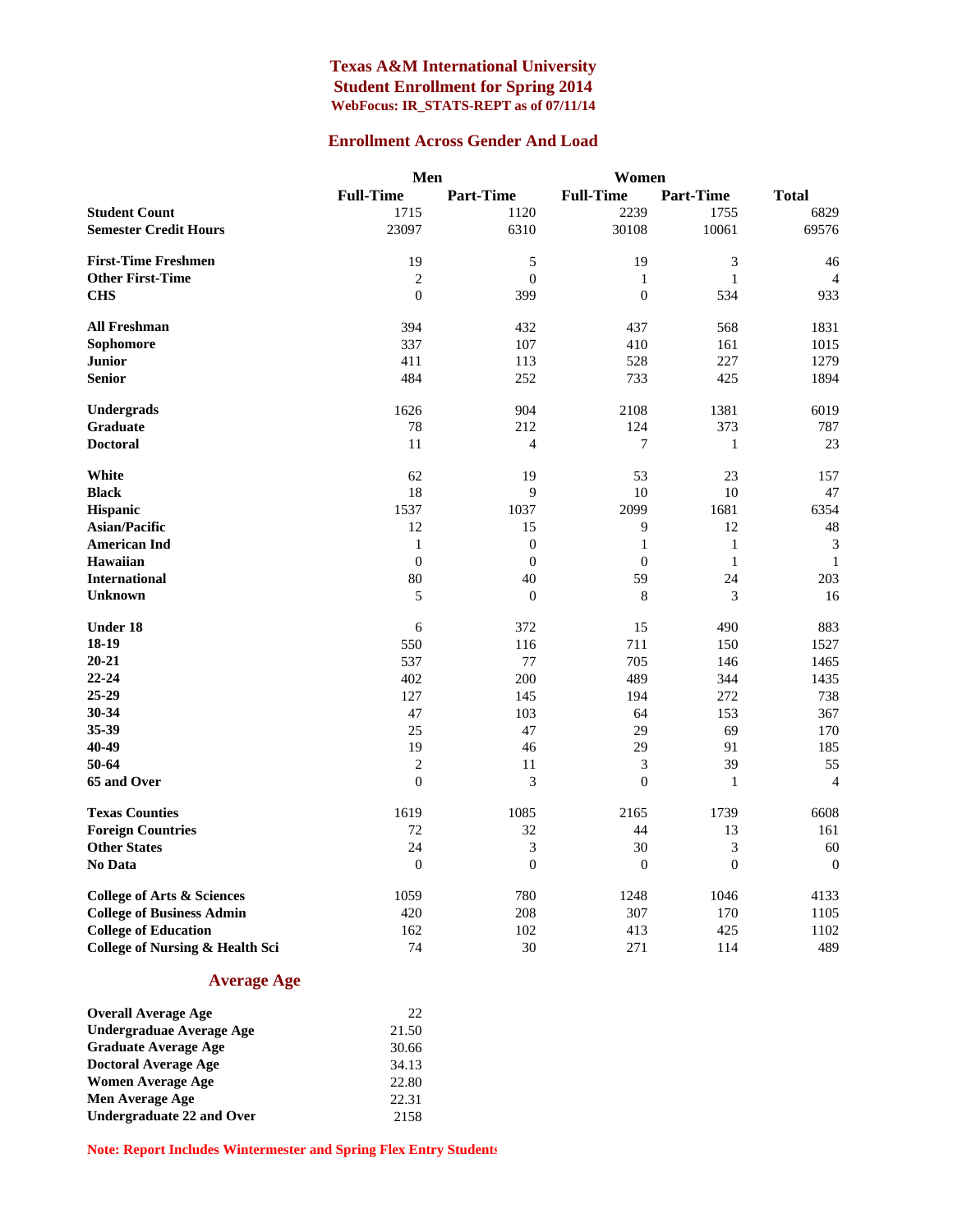# **Enrollment Across Ethnicity for Spring 2014**

|                                        | AmInd            | <b>Asian</b>     | <b>Blck</b>      | Haw              | <b>Hsp</b>     | Int              | Unk                         | Wht              | <b>Total</b>     |
|----------------------------------------|------------------|------------------|------------------|------------------|----------------|------------------|-----------------------------|------------------|------------------|
| <b>Student Count</b>                   | 3                | 48               | 47               | 1                | 6354           | 203              | 16                          | 157              | 6829             |
| <b>Semester Credit Hours</b>           | 30               | 398              | 484              | 3                | 64452          | 2247             | 195                         | 1767             | 69576            |
|                                        |                  |                  |                  |                  |                |                  |                             |                  |                  |
| Women                                  | $\mathfrak 2$    | 21               | 20               | 1                | 3780           | 83               | 11                          | 76               | 3994             |
| Men                                    | $\mathbf{1}$     | 27               | 27               | $\boldsymbol{0}$ | 2574           | 120              | 5                           | 81               | 2835             |
| <b>Full Time</b>                       | $\sqrt{2}$       | 21               | 28               | $\boldsymbol{0}$ | 3636           | 139              | 13                          | 115              | 3954             |
| <b>Part Time</b>                       | $\mathbf{1}$     | 27               | 19               | $\mathbf{1}$     | 2718           | 64               | $\mathfrak{Z}$              | 42               | 2875             |
|                                        |                  |                  |                  |                  |                |                  |                             |                  |                  |
| <b>First-Time Freshmen</b>             | $\boldsymbol{0}$ | $\boldsymbol{0}$ | $\boldsymbol{0}$ | $\boldsymbol{0}$ | 46             | $\boldsymbol{0}$ | $\boldsymbol{0}$            | $\boldsymbol{0}$ | 46               |
| <b>Other First-Time</b>                | $\boldsymbol{0}$ | $\boldsymbol{0}$ | $\boldsymbol{0}$ | $\boldsymbol{0}$ | $\overline{4}$ | $\boldsymbol{0}$ | $\boldsymbol{0}$            | $\boldsymbol{0}$ | $\overline{4}$   |
| <b>CHS</b>                             | $\boldsymbol{0}$ | 15               | $\mathfrak{2}$   | $\mathbf{1}$     | 906            | $\boldsymbol{0}$ | $\boldsymbol{0}$            | 9                | 933              |
| <b>All Freshman</b>                    | $\boldsymbol{0}$ | 18               | 3                | 1                | 1763           | 18               | $\boldsymbol{0}$            | 28               | 1831             |
| Sophomore                              | 1                | 6                | 3                | $\boldsymbol{0}$ | 955            | 31               | $\sqrt{2}$                  | 17               | 1015             |
| <b>Junior</b>                          | 1                | $8\,$            | $\overline{7}$   | $\boldsymbol{0}$ | 1195           | 31               | $\,8\,$                     | 29               | 1279             |
| <b>Senior</b>                          | 1                | 5                | 18               | $\boldsymbol{0}$ | 1771           | 35               | 5                           | 59               | 1894             |
|                                        |                  |                  |                  |                  |                |                  |                             |                  |                  |
| <b>Undergrad Full-Time</b>             | $\sqrt{2}$       | 16               | 23               | $\boldsymbol{0}$ | 3484           | 93               | 12                          | 104              | 3734             |
| <b>Undergrad Part-Time</b>             | $\mathbf{1}$     | 21               | $\,$ 8 $\,$      | $\mathbf{1}$     | 2200           | 22               | $\mathfrak{Z}$              | 29               | 2285             |
| <b>Graduate Full-Time</b>              | $\boldsymbol{0}$ | 3                | 4                | $\boldsymbol{0}$ | 151            | 35               | $\boldsymbol{0}$            | 9                | 202              |
| <b>Graduate Part-Time</b>              | $\boldsymbol{0}$ | 6                | 10               | $\boldsymbol{0}$ | 516            | 41               | $\boldsymbol{0}$            | 12               | 585              |
| <b>Doctoral Full-Time</b>              | $\boldsymbol{0}$ | $\mathfrak{2}$   | $\mathbf{1}$     | $\boldsymbol{0}$ | $\mathbf{1}$   | 11               | 1                           | $\boldsymbol{2}$ | 18               |
| <b>Doctoral Part-Time</b>              | $\boldsymbol{0}$ | $\boldsymbol{0}$ | $\mathbf{1}$     | $\boldsymbol{0}$ | $\overline{2}$ | $\mathbf{1}$     | $\boldsymbol{0}$            | $\mathbf{1}$     | 5                |
| <b>Under 18</b>                        | $\boldsymbol{0}$ | 14               | $\overline{c}$   | 1                | 854            | 4                | $\boldsymbol{0}$            | 8                | 883              |
| 18-19                                  | $\boldsymbol{0}$ | 5                | 3                | $\boldsymbol{0}$ | 1464           | 31               | $\sqrt{2}$                  | 22               | 1527             |
| $20 - 21$                              | $\mathfrak{2}$   | 13               | 9                | $\mathbf{0}$     | 1359           | 34               | $\,8\,$                     | 40               | 1465             |
| 22-24                                  | 1                | $\overline{4}$   | 14               | $\mathbf{0}$     | 1316           | 58               | $\mathfrak{Z}$              | 39               | 1435             |
| 25-29                                  | $\boldsymbol{0}$ | $\mathfrak{2}$   | 6                | $\boldsymbol{0}$ | 673            | 44               | $\mathfrak{2}$              | 11               | 738              |
| 30-34                                  | $\boldsymbol{0}$ | 5                | 5                | $\boldsymbol{0}$ | 329            | 17               | $\boldsymbol{0}$            | 11               | 367              |
| 35-39                                  | $\boldsymbol{0}$ | $\mathfrak 2$    | 4                | $\boldsymbol{0}$ | 150            | $\,$ 8 $\,$      | $\boldsymbol{0}$            | 6                | 170              |
| 40-49                                  | $\boldsymbol{0}$ | 3                | 3                | $\boldsymbol{0}$ | 159            | 5                | 1                           | 14               | 185              |
| 50-64                                  | $\boldsymbol{0}$ | $\boldsymbol{0}$ | $\mathbf{1}$     | $\boldsymbol{0}$ | 47             | $\overline{c}$   | $\boldsymbol{0}$            | 5                | 55               |
| 65 and Over                            | $\overline{0}$   | $\boldsymbol{0}$ | $\boldsymbol{0}$ | $\boldsymbol{0}$ | 3              | $\overline{0}$   | $\mathbf{0}$                | 1                | 4                |
|                                        |                  |                  |                  |                  |                |                  |                             |                  |                  |
| <b>Texas Counties</b>                  | $\mathfrak{2}$   | 43               | 30               | 1                | 6329           | 51               | 14                          | 138              | 6608             |
| <b>Foreign Countries</b>               | $\boldsymbol{0}$ | 1                | 1                | $\mathbf{0}$     | 10             | 149              | $\boldsymbol{0}$            | $\overline{0}$   | 161              |
| <b>Other States</b>                    | 1                | $\overline{4}$   | 16               | $\mathbf{0}$     | 15             | 3                | $\overline{2}$              | 19               | 60               |
| No Data                                | $\boldsymbol{0}$ | $\boldsymbol{0}$ | $\mathbf{0}$     | $\mathbf{0}$     | $\overline{0}$ | $\boldsymbol{0}$ | $\boldsymbol{0}$            | $\boldsymbol{0}$ | $\boldsymbol{0}$ |
| <b>College of Arts &amp; Sciences</b>  | $\sqrt{2}$       | 29               | 19               | 1                | 3915           | 71               | $\boldsymbol{7}$            | 89               | 4133             |
| <b>College of Business Admin</b>       | $\boldsymbol{0}$ | $8\phantom{.}$   | 11               | $\boldsymbol{0}$ | 942            | 111              | $\ensuremath{\mathfrak{Z}}$ | 30               | 1105             |
| <b>College of Education</b>            | 1                | 9                | 15               | $\boldsymbol{0}$ | 1034           | 14               | 3                           | 26               | 1102             |
| <b>College of Nurs &amp; HealthSci</b> | $\boldsymbol{0}$ | $\overline{2}$   | $\overline{2}$   | $\boldsymbol{0}$ | 463            | $\tau$           | 3                           | 12               | 489              |
|                                        |                  |                  |                  |                  |                |                  |                             |                  |                  |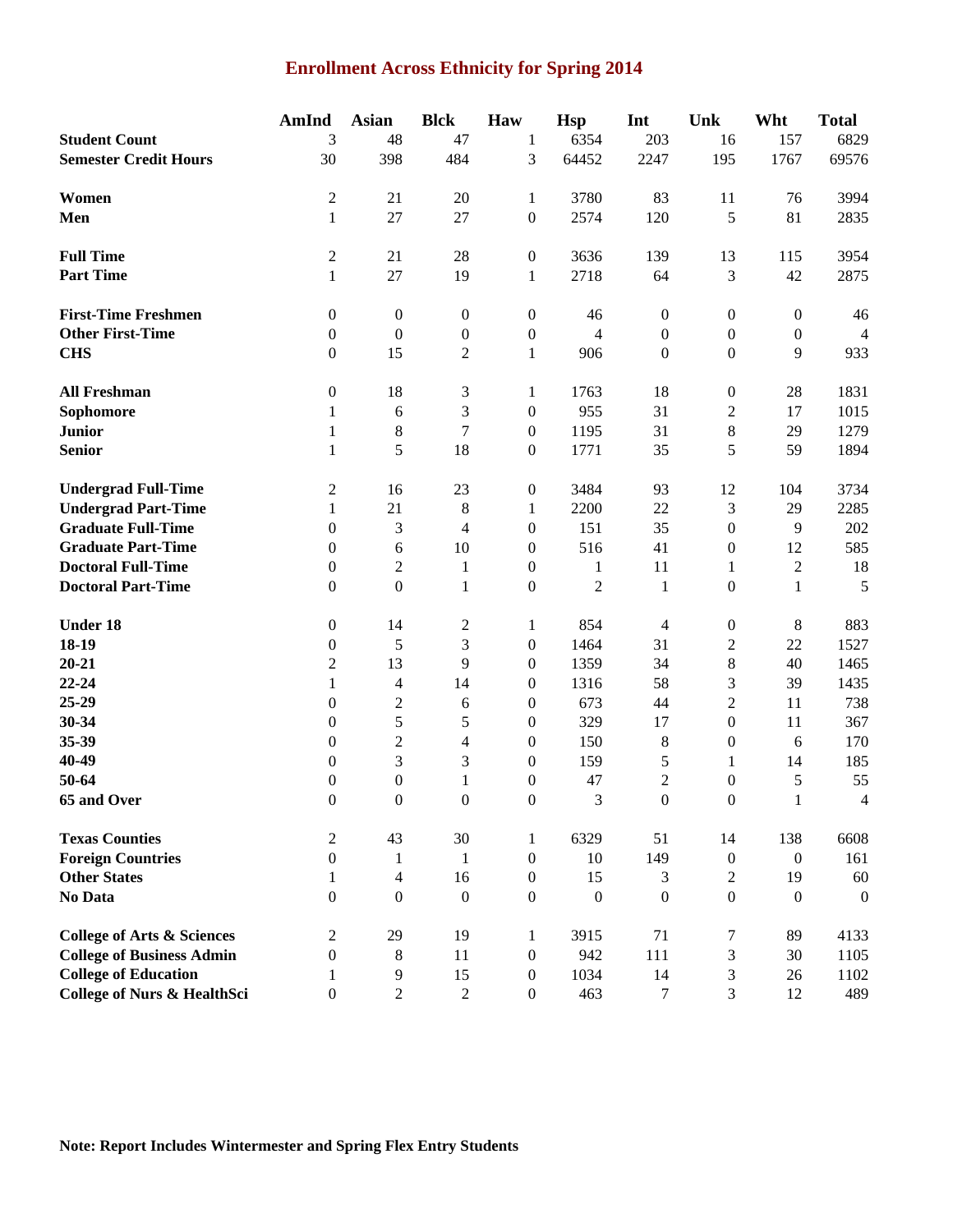### **New Students Under 30 for Spring 2014**

|                     |     | Men           | Women                                   |    |       |  |
|---------------------|-----|---------------|-----------------------------------------|----|-------|--|
|                     |     |               | Full-Time Part-Time Full-Time Part-Time |    | Total |  |
| <b>Student Type</b> |     |               |                                         |    |       |  |
| First Time Freshman | 21  | 5.            | 20                                      | 3  | 49    |  |
| Graduate            | 14  | 33            | 12                                      | 38 | 97    |  |
| Transfer            | 60  | 29            | 69                                      | 51 | 209   |  |
| Transfer Freshman   | 14  | $\mathcal{D}$ | 9                                       |    | 26    |  |
| <b>Total</b>        | 109 | 69            | 110                                     | 93 | 381   |  |

#### **Enrollment Across 1st Generation**

|               | 1st-Gen |     | No Data Not 1st-Gen | <b>Total</b> |
|---------------|---------|-----|---------------------|--------------|
| Level         |         |     |                     |              |
| Doctoral      | 11      |     | 11                  | 23           |
| Graduate      | 445     | 37  | 305                 | 787          |
| Undergraduate | 3639    | 230 | 2150                | 6019         |
| <b>Total</b>  | 4095    | 268 | 2466                | 6829         |

### **Enrollment by Student College**

|              |     |     |     |           |      |      |     |            | <b>Total</b>    |
|--------------|-----|-----|-----|-----------|------|------|-----|------------|-----------------|
| College      | CHS | FFR | FR  | <b>SO</b> | JR   | SR   | GR  | <b>PHD</b> | <b>Students</b> |
| AS           | 933 | 30  | 540 | 655       | 685  | 1029 | 259 |            | 4133            |
| <b>BA</b>    |     | 8   | 131 | 135       | 240  | 314  | 256 | 21         | 1105            |
| ED           |     | 4   | 88  | 125       | 227  | 402  | 256 | $\Omega$   | 1102            |
| <b>NH</b>    |     | 8   | 93  | 97        | 126  | 149  | 16  | $\theta$   | 489             |
| <b>Total</b> | 933 | 50  | 852 | 1012      | 1278 | 1894 | 787 | 23         | 6829            |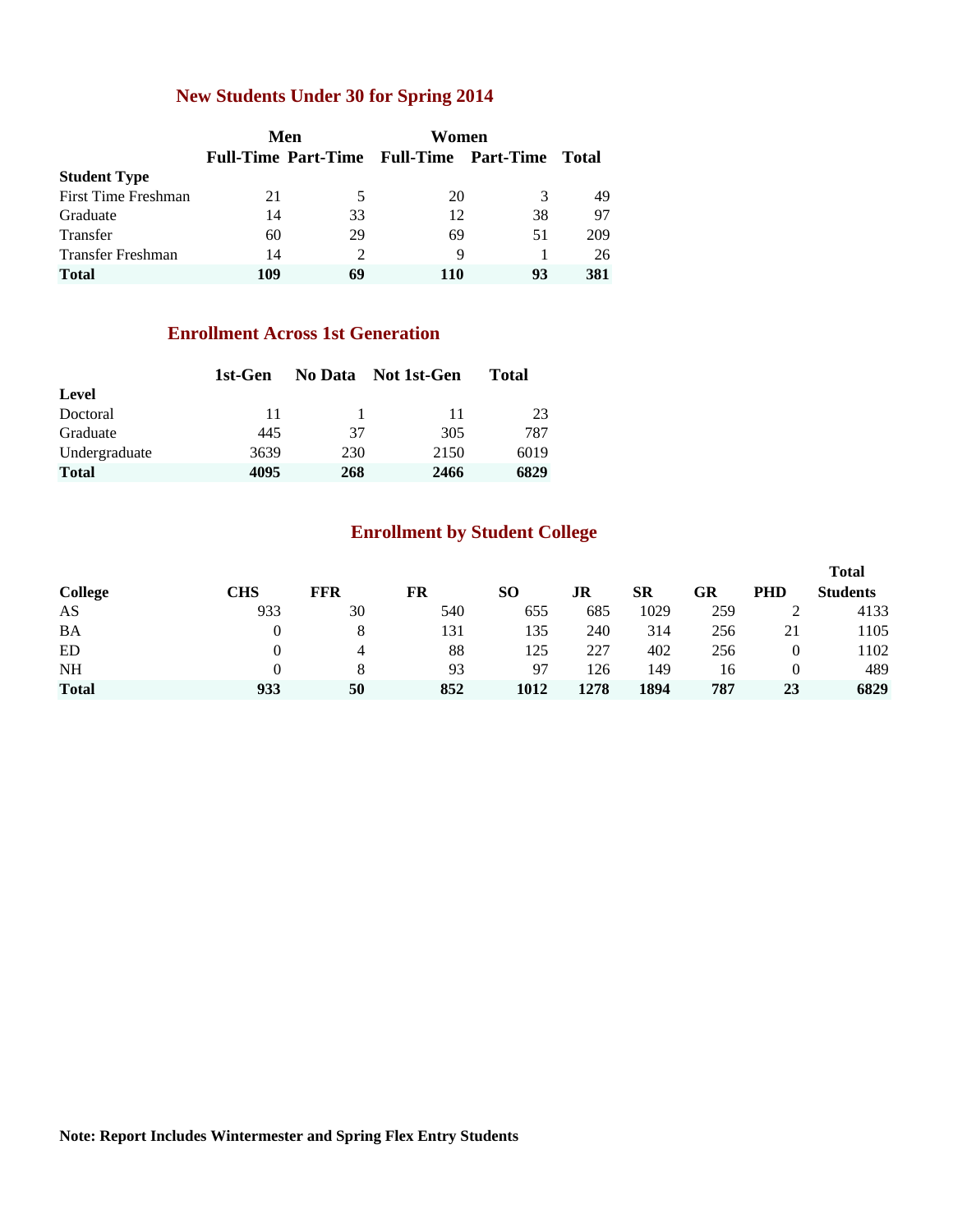|                                    |           | AmInd          | <b>Asian</b>   | <b>Blck</b>    | Haw         | <b>Hsp</b>              | Int | Unk            | Wht | <b>Total</b> |
|------------------------------------|-----------|----------------|----------------|----------------|-------------|-------------------------|-----|----------------|-----|--------------|
| Level                              | Col       |                |                |                |             |                         |     |                |     |              |
| Undergraduate                      | AS        | $\overline{2}$ | 27             | 14             | 1           | 3682                    | 61  | 7              | 78  | 3872         |
|                                    | BA        |                | 3              | $\overline{2}$ |             | 764                     | 34  | $\overline{2}$ | 23  | 828          |
|                                    | ED        | 1              | $\sqrt{6}$     | 13             |             | 788                     | 14  | 3              | 21  | 846          |
|                                    | <b>NH</b> |                | 1              | $\overline{2}$ |             | 450                     | 6   | 3              | 11  | 473          |
| <i><b>*Total Undergraduate</b></i> |           | $\mathbf{3}$   | 37             | 31             | 1           | 5684                    | 115 | 15             | 133 | 6019         |
| Graduate                           | AS        |                | $\overline{2}$ | 5              |             | 232                     | 9   |                | 11  | 259          |
|                                    | BA        |                | 3              | 7              |             | 176                     | 66  |                | 4   | 256          |
|                                    | <b>ED</b> |                | 3              | $\overline{2}$ |             | 246                     |     |                | 5   | 256          |
|                                    | <b>NH</b> |                | 1              |                |             | 13                      | 1   |                | 1   | 16           |
| <i><b>*Total Graduate</b></i>      |           | $\bf{0}$       | 9              | 14             | $\bf{0}$    | 667                     | 76  | $\mathbf 0$    | 21  | 787          |
| Doctoral                           | AS        |                |                |                |             | 1                       | 1   |                |     | 2            |
|                                    | <b>BA</b> |                | $\overline{2}$ | 2              |             | 2                       | 11  | 1              | 3   | 21           |
| <i><b>*Total Doctoral</b></i>      |           | $\mathbf 0$    | $\overline{2}$ | $\overline{2}$ | $\mathbf 0$ | $\overline{\mathbf{3}}$ | 12  | $\blacksquare$ | 3   | 23           |
| <b>TOTAL</b>                       |           | $\mathbf{3}$   | 48             | 47             | $\mathbf 1$ | 6354                    | 203 | 16             | 157 | 6829         |

### **Enrollment Level and College Across Ethnicity for Spring 2014**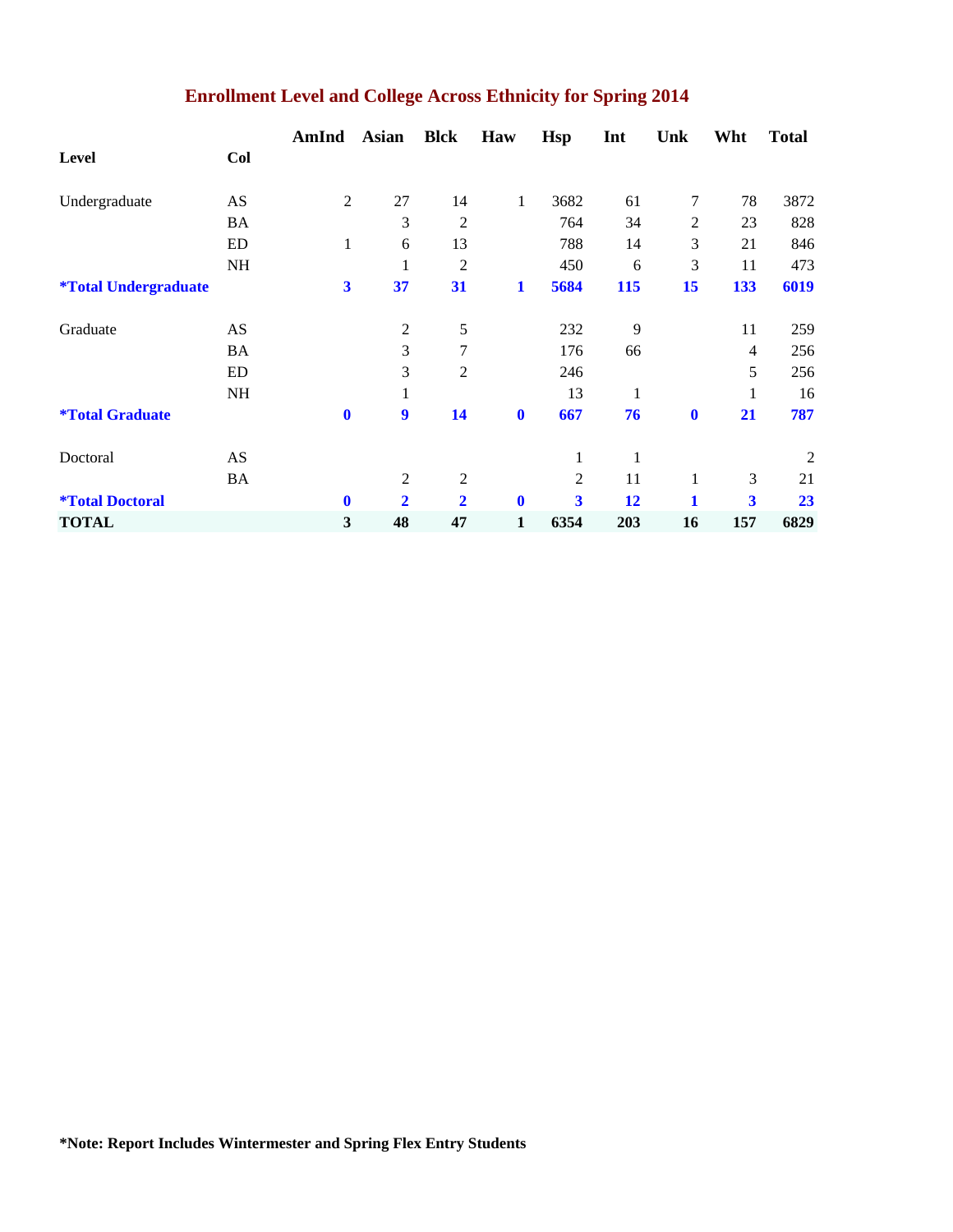# **Enrollment Across Residence for Spring 2014**

|                                            | Foreign          |                          |                |                |
|--------------------------------------------|------------------|--------------------------|----------------|----------------|
|                                            | <b>Coutries</b>  | <b>Other States</b>      | <b>Texas</b>   | <b>Total</b>   |
| <b>Student Count</b>                       | 161              | 60                       | 6608           | 6829           |
| <b>Semester Credit Hours</b>               | 1797             | 783                      | 66996          | 69576          |
| Women                                      | 57               | 33                       | 3904           | 3994           |
| Men                                        | 104              | 27                       | 2704           | 2835           |
| <b>Full Time</b>                           | 116              | 54                       | 3784           | 3954           |
| <b>Part Time</b>                           | 45               | 6                        | 2824           | 2875           |
| <b>First-Time Freshmen</b>                 | $\boldsymbol{0}$ | $\boldsymbol{0}$         | 46             | 46             |
| <b>Other First-Time</b>                    | $\boldsymbol{0}$ | $\boldsymbol{0}$         | $\overline{4}$ | $\overline{4}$ |
| <b>CHS</b>                                 | $\boldsymbol{0}$ | $\boldsymbol{0}$         | 933            | 933            |
| <b>All Freshman</b>                        | 21               | 3                        | 1807           | 1831           |
| Sophomore                                  | 13               | 9                        | 993            | 1015           |
| <b>Junior</b>                              | 20               | 20                       | 1239           | 1279           |
| <b>Senior</b>                              | 24               | 19                       | 1851           | 1894           |
| <b>Undergrad Full-Time</b>                 | 74               | 47                       | 3613           | 3734           |
| <b>Undergrad Part-Time</b>                 | $\overline{4}$   | $\overline{4}$           | 2277           | 2285           |
| <b>Graduate Full-Time</b>                  | 32               | 5                        | 165            | 202            |
| <b>Graduate Part-Time</b>                  | 41               | 1                        | 543            | 585            |
| <b>Doctoral Full-Time</b>                  | 10               | $\overline{2}$           | 6              | 18             |
| <b>Doctoral Part-Time</b>                  | $\boldsymbol{0}$ | 1                        | $\overline{4}$ | 5              |
| White                                      | $\boldsymbol{0}$ | 19                       | 138            | 157            |
| <b>Black</b>                               | 1                | 16                       | 30             | 47             |
| Hispanic                                   | 10               | 15                       | 6329           | 6354           |
| <b>Asian/Pacific</b>                       | 1                | $\overline{4}$           | 43             | 48             |
| <b>American Ind</b>                        | $\boldsymbol{0}$ | 1                        | $\overline{2}$ | 3              |
| <b>International</b>                       | 149              | 3                        | 51             | 203            |
| <b>Unknown</b>                             | $\boldsymbol{0}$ | $\overline{2}$           | 14             | 16             |
| <b>Under 18</b>                            | $\boldsymbol{0}$ | $\boldsymbol{0}$         | 883            | 883            |
| 18-19                                      | 18               | 9                        | 1500           | 1527           |
| $20 - 21$                                  | 25               | 20                       | 1420           | 1465           |
| $22 - 24$                                  | 52               | 20                       | 1363           | 1435           |
| 25-29                                      | 40               | $\overline{\mathcal{L}}$ | 694            | 738            |
| 30-34                                      | 13               | 3                        | 351            | 367            |
| 35-39                                      | $8\,$            | $\mathbf{1}$             | 161            | 170            |
| 40-49                                      | $\mathfrak s$    | 3                        | 177            | 185            |
| 50-64                                      | $\boldsymbol{0}$ | $\boldsymbol{0}$         | 55             | 55             |
| 65 and Over                                | $\boldsymbol{0}$ | $\boldsymbol{0}$         | $\overline{4}$ | $\overline{4}$ |
| <b>College of Arts &amp; Sciences</b>      | 39               | 31                       | 4063           | 4133           |
| <b>College of Business Admin</b>           | 106              | 11                       | 988            | 1105           |
| <b>College of Education</b>                | 13               | 16                       | 1073           | 1102           |
| <b>College of Nursing &amp; Health Sci</b> | 3                | $\overline{c}$           | 484            | 489            |

**\*Note: Report Includes Wintermester and Spring Flex Entry Students**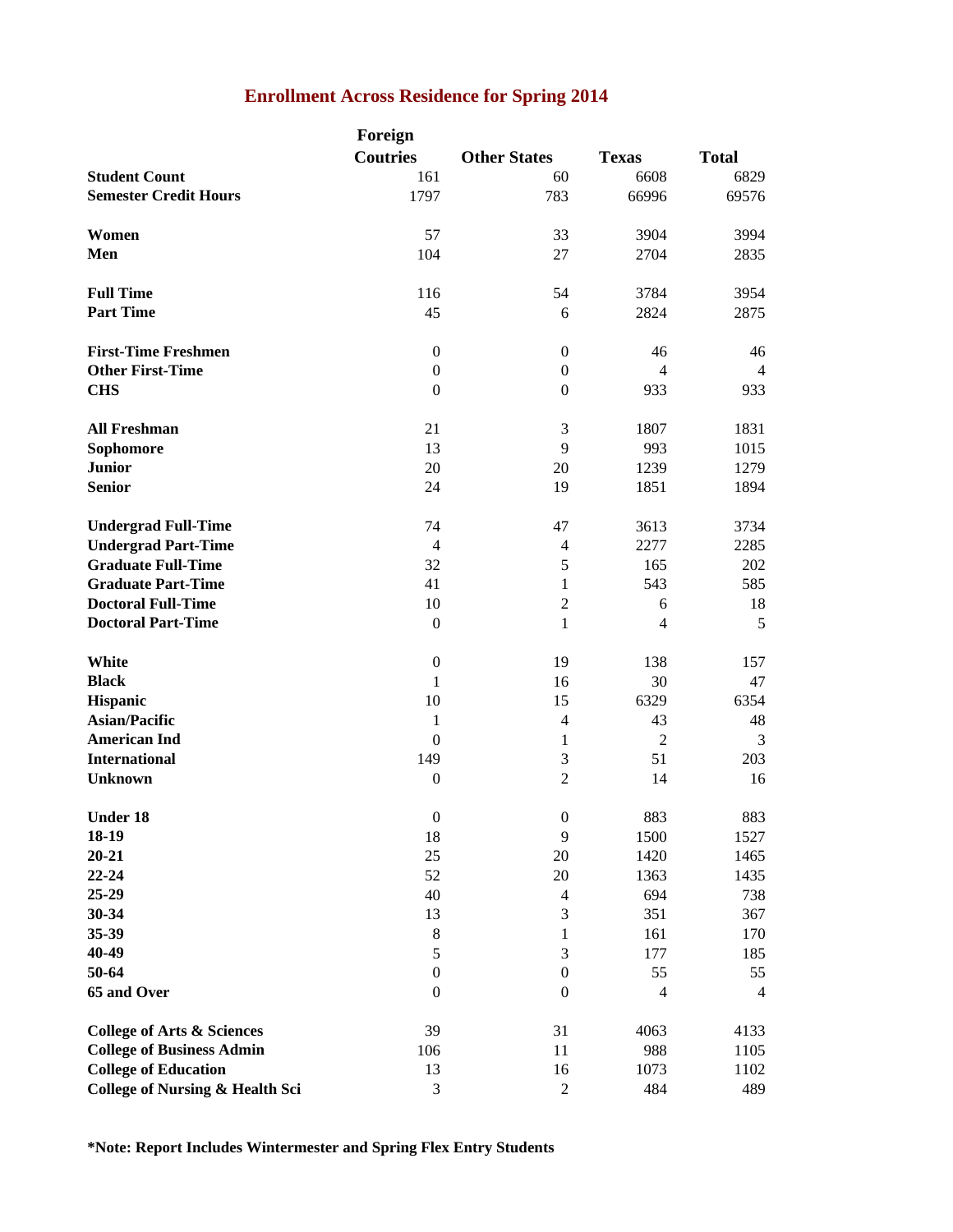# **Enrollment by Student Type for Spring 2014**

|                         |                               | <b>FR</b>        | SO <sub>1</sub> | <b>JR</b>      | <b>SR</b>        | <b>GR</b> | <b>DR</b>      | <b>Total</b>   |
|-------------------------|-------------------------------|------------------|-----------------|----------------|------------------|-----------|----------------|----------------|
| <b>College</b>          | <b>Student Type</b>           |                  |                 |                |                  |           |                |                |
| AS                      | <b>Concurrent Enrolled HS</b> | 933              | 120             |                |                  |           |                | 1053           |
|                         | Continuing                    | 513              | 488             | 598            | 978              | 202       |                | 2779           |
|                         | Continuing Education          |                  |                 | 1              | 1                |           |                | 2              |
|                         | <b>First Time Freshman</b>    | 27               | $\overline{2}$  | $\mathbf{1}$   |                  |           |                | 30             |
|                         | Graduate                      |                  |                 |                |                  | 39        |                | 39             |
|                         | <b>Graduate Doctoral</b>      |                  |                 |                |                  |           | $\mathbf{1}$   | -1             |
|                         | Readmit Graduate              |                  |                 |                |                  | 18        |                | 18             |
|                         | Readmit Graduate Doctoral     |                  |                 |                |                  |           | $\mathbf{1}$   | $\mathbf{1}$   |
|                         | Returning Undergraduate       | 5                | $\overline{4}$  | 15             | 32               |           |                | 56             |
|                         | Transfer                      | 5                | 42              | 71             | 18               |           |                | 136            |
|                         | <b>Transfer Freshman</b>      | 17               | $\mathbf{1}$    |                |                  |           |                | 18             |
| <i><b>*Total AS</b></i> |                               | 1500             | 657             | 686            | 1029             | 259       | $\overline{2}$ | 4133           |
| BA                      | Continuing                    | 120              | 120             | 204            | 303              | 178       | 21             | 946            |
|                         | <b>First Time Freshman</b>    | 8                |                 |                |                  |           |                | 8              |
|                         | Graduate                      |                  |                 |                |                  | 62        |                | 62             |
|                         | Readmit Graduate              |                  |                 |                |                  | 16        |                | 16             |
|                         | Returning Undergraduate       | $\mathbf{1}$     | $\mathfrak{Z}$  | $\,8\,$        | 10               |           |                | 22             |
|                         | Transfer                      | 5                | 13              | 28             |                  |           |                | 46             |
|                         | <b>Transfer Freshman</b>      | 5                |                 |                |                  |           |                | 5              |
| <i><b>*Total BA</b></i> |                               | 139              | 136             | 240            | 313              | 256       | 21             | 1105           |
| ED                      | Continuing                    | 85               | 108             | 195            | 394              | 168       |                | 950            |
|                         | <b>First Time Freshman</b>    | $\overline{4}$   |                 |                |                  |           |                | $\overline{4}$ |
|                         | Graduate                      |                  |                 |                |                  | 34        |                | 34             |
|                         | Post Baccalaureate            |                  |                 |                |                  | 18        |                | 18             |
|                         | Readmit Graduate              |                  |                 |                |                  | 36        |                | 36             |
|                         | Returning Undergraduate       | $\mathbf{1}$     | $\overline{4}$  | $\overline{4}$ | $\boldsymbol{7}$ |           |                | 16             |
|                         | Transfer                      |                  | 13              | 28             | $\mathbf{1}$     |           |                | 42             |
|                         | <b>Transfer Freshman</b>      | $\overline{2}$   |                 |                |                  |           |                | $\overline{2}$ |
| <i><b>*Total ED</b></i> |                               | 92               | 125             | 227            | 402              | 256       | $\mathbf{0}$   | 1102           |
| <b>NH</b>               | Continuing                    | 89               | 89              | 117            | 139              | 16        |                | 450            |
|                         | <b>First Time Freshman</b>    | $\boldsymbol{7}$ | $\mathbf{1}$    |                |                  |           |                | 8              |
|                         | Returning Undergraduate       | $\mathbf{1}$     | $\mathbf{1}$    | 6              | $\boldsymbol{7}$ |           |                | 15             |
|                         | Transfer                      | $\overline{2}$   | $\overline{7}$  | 3              | 3                |           |                | 15             |
|                         | <b>Transfer Freshman</b>      | $\mathbf{1}$     |                 |                |                  |           |                | $\mathbf{1}$   |
| <b><i>*Total NH</i></b> |                               | <b>100</b>       | 98              | 126            | 149              | 16        | $\bf{0}$       | 489            |
| <b>TOTAL</b>            |                               | 1831             | 1016            | 1279           | 1893             | 787       | 23             | 6829           |